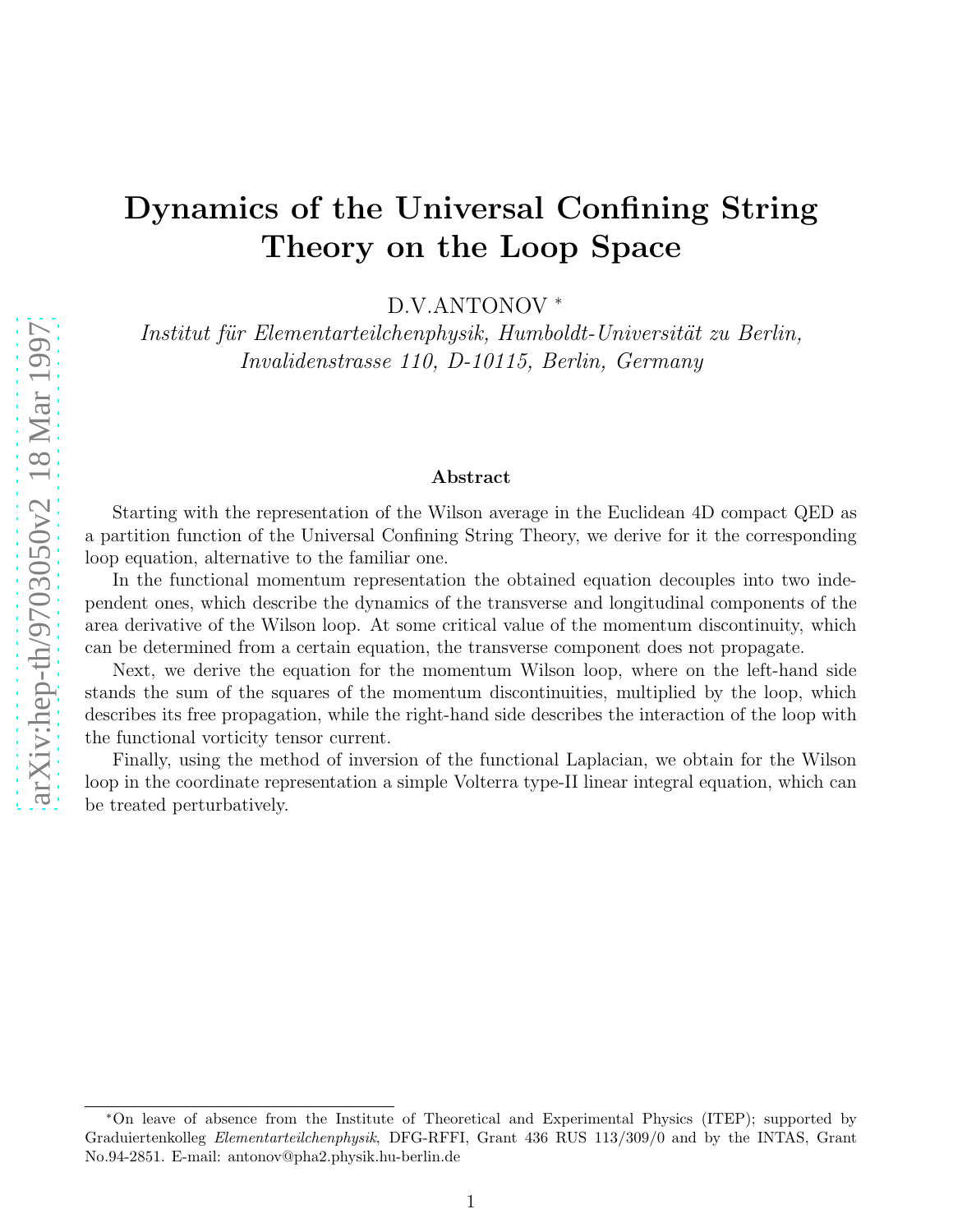## 1. Introduction

Recently a new progress in the string representation of the confining phase of gauge theories was achieved by the development of the so-called Universal Confining String Theory (UCST)<sup>1</sup>, whose partition function is nothing else than the Wilson loop in the 3D compact QED. It was argued in Ref.1 that the summation over the branches of the multivalued action of the UCST corresponds to the summation over the string world sheets, which is a new step in the understanding of the connection between gauge fields and strings.

In Ref.2 the action of the UCST in 4D was derived by performing the exact duality transformation, and the low-energy limit of this theory with the  $\theta$ -term included was investigated. This low-energy expansion was already discussed in Ref.1 (in the low-energy limit the Wilson loop may be evaluated exactly), and in Ref.2 this program was elaborated out, so that the string tension of the Nambu-Goto term and the coupling constant of the rigidity term were calculated explicitly. The sign of the obtained rigid string coupling constant is negative, which means that this lowenergy string effective action is stable (see for example Ref.3). Also the string  $\theta$ -term appeared in the low-energy expansion due to the field-theoretical one.

The most important property of the UCST lies in the observation, proposed in Ref.1, that this string theory describes all the gauge theories in such a way that the contribution to the partition function of the UCST, going from the group  $U(N)$ , enters with the 't Hooft factor  $N^{-\chi}$ , where  $\chi$ is the Euler character of the string world sheet. This conjecture seems to bee justified by proving the fact that the partition function of the UCST satisfies loop equations<sup>4,5</sup> modulo contact terms, which can't be analized since their structure depends upon the topology of the string world sheet.

In this letter we shall use the representation of the Wilson average in the Euclidean 4D compact QED as a partition function of the UCST in order to derive for it the corresponding loop equation, alternative to the familiar one. Thus, the equation, which will be obtained, is nothing else than the equation of motion of the partition function of the UCST, written in the loop space. The lowenergy limit of the UCST, i.e. the case when  $\frac{H_{\mu\nu\lambda}^2}{m^6 e^6 \exp\left(\frac{const}{e^2}\right)} \ll 1$ , where  $H_{\mu\nu\lambda}$  is the strength tensor of the Kalb-Ramond field,  $m$  is the mass of this field, and  $e$  is the coupling constant, corresponds to an obvious simplification of this loop equation.

Next, we shall perform the functional Fourier transformation<sup>6,7</sup> and rewrite this equation in the momentum representation, where the functional differential operator, acting onto the area derivative of the Wilson loop, may be easily inverted, and the resulting equation decouples into a system of two independent ones, which describe the dynamics of the transverse and longitudinal components of the area derivative of the loop. We shall see that at some critical value of the discontinuity of the momentum loop, which can be determined from the corresponding equation, the transverse part of the loop area derivative does not propagate. In the low-energy limit of the UCST this equation possesses only a spurious solution, and therefore the transverse component always propagates in this limit. After that, we shall bring the momentum loop equation to such a form, that on its L.H.S. will stand the sum of the squares of the momentum discontinuities, multiplied by the momentum loop, which is known to describe the free propagation of the loop<sup>6</sup>, while the R.H.S. of this equation will describe the interaction of the loop with the functional vorticity tensor current.

Finally, we shall return to the coordinate representation and make use of the method of inversion of the functional Laplacian<sup>8</sup>, so that the resulting equation will be simply a Volterra type-II linear integral equation, which can be investigated perturbatively.

All the points, mentioned above, will be the topic of the next Section.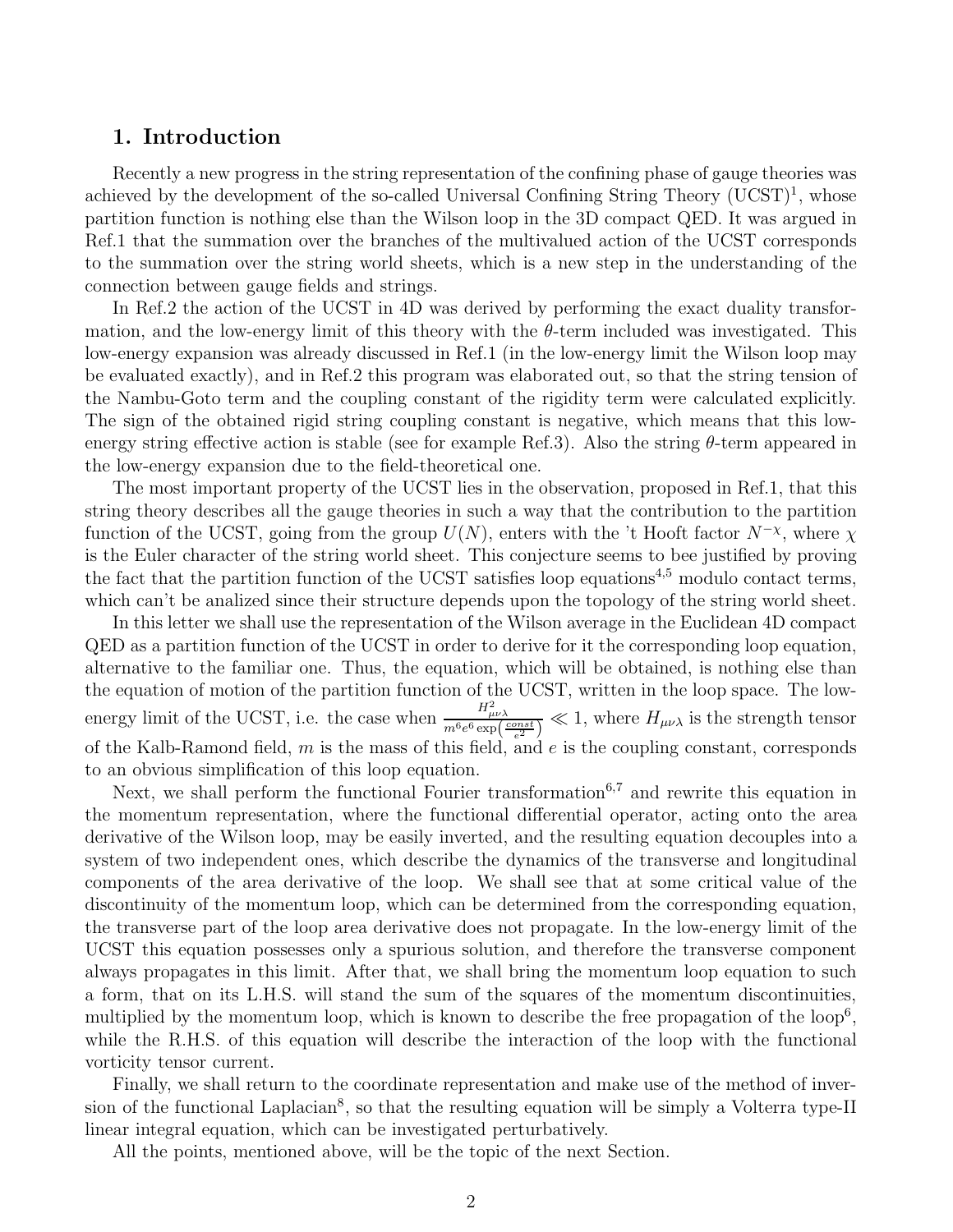The main results of the letter are summarized in the Conclusion.

## 2. Loop equation for the partition function of the UCST and its investigation

The partition function of the UCST, which is nothing else than the Wilson average in the Euclidean 4D compact QED, has the form<sup>1,2</sup>

 $W[\mathbf{x}] = \langle \Phi(B_{\alpha\beta})\rangle$ 

(we use the notations, emphasizing that the Wilson loop is a functional, defined on the loop space; here  $\mathbf{x} \equiv x_{\mu}(s), 0 \leq s \leq 1$ , is an element of this space), where  $\Phi(B_{\alpha\beta}) = \exp(i \int d\sigma_{\alpha\beta} B_{\alpha\beta})$ ,  $\langle \dots \rangle$  = ∫ DB<sub>μρ</sub>e<sup>-S</sup>(...), and the action of the Kalb-Ramond field B<sub>μν</sub> reads as follows

$$
S = \int d^4x \left[ \frac{2}{3} \Lambda_0 H_\mu \, \text{arcsh} \left( \frac{2}{3z \Lambda_0^3} H_\mu \right) - z \Lambda_0^4 \sqrt{1 + \frac{4}{9z^2 \Lambda_0^6} H_\mu^2} + \frac{1}{4e^2} B_{\mu\nu}^2 \right]. \tag{1}
$$

Here  $H_{\mu\nu\lambda} = \partial_{\mu}B_{\nu\lambda} + \partial_{\nu}B_{\lambda\mu} + \partial_{\lambda}B_{\mu\nu}$  is a strength tensor of the field  $B_{\mu\nu}$ ,  $H_{\mu} = \varepsilon_{\mu\nu\alpha\beta}H_{\nu\alpha\beta}$ ,  $\Lambda_0$  is a cutoff, which is necessary in 4D, e is a dimensionless coupling constant, and  $z \sim \exp\left(-\frac{const}{e^2}\right)$  $\frac{mst}{e^2}\Big).$ 

The equation of motion  $\int DB_{\mu\rho} \frac{\delta}{\delta B_{\mu\nu}}$  $\frac{\delta}{\delta B_{\nu\lambda}(x)}e^{-S}\Phi(B_{\alpha\beta})=0$  has the form

$$
\left\langle \left[ \frac{1}{2\Lambda^2} \left( \partial^2 B_{\nu\lambda} + \partial_\mu \partial_\nu B_{\lambda\mu} + \partial_\mu \partial_\lambda B_{\mu\nu} \right) + \sqrt{1 - \frac{z}{1536\Lambda^6} H_{\rho\sigma\zeta}^2} \left( \frac{1}{2e^2} B_{\nu\lambda} - i T_{\nu\lambda} \right) \right] \Phi \left( B_{\alpha\beta} \right) \right\rangle = 0, \tag{2}
$$

where  $T_{\nu\lambda}(x) = \int d^2\xi \varepsilon^{ab} (\partial_a x_{\nu}(\xi)) (\partial_b x_{\lambda}(\xi)) \delta(x - x(\xi))$  is the vorticity tensor current, and  $\Lambda \equiv$  $\Lambda_0$ 4  $\sqrt{z}$ . By virtue of Eq.(2) one gets the following loop equation

$$
\left[\frac{1}{2\Lambda^2} \left(\partial^{x(\sigma)\,2} \frac{\delta}{\delta \sigma_{\nu\lambda}(x(\sigma))} + \partial^x_\mu \partial^x_\nu \frac{\delta}{\delta \sigma_{\lambda\mu}(x)} + \partial^x_\mu \partial^x_\lambda \frac{\delta}{\delta \sigma_{\mu\nu}(x)}\right) + \right]
$$

$$
+\sqrt{1+\frac{z}{512\Lambda^6}\left[\left(\partial^x_{\alpha}\frac{\delta}{\delta\sigma_{\beta\gamma}(x)}\right)^2+2\left(\partial^x_{\alpha}\frac{\delta}{\delta\sigma_{\beta\gamma}(x)}\right)\left(\partial^x_{\beta}\frac{\delta}{\delta\sigma_{\gamma\alpha}(x)}\right)\right]\left(\frac{1}{2e^2}\frac{\delta}{\delta\sigma_{\nu\lambda}(x)}+T_{\nu\lambda}[\mathbf{x}]\right)\right]}W[\mathbf{x}]=0,
$$
\n(3)

where  $\partial_{\mu}^{x(\sigma)} \equiv \int_{0}^{\sigma+0}$  $\sigma-0$  $d\sigma' \frac{\delta}{\delta x_{\mu}(\sigma')}$ , and  $T_{\nu\lambda}$  becomes a functional defined on the loop space.

Notice, that in the low-energy limit of the UCST action (1) takes the form  $S =$  $\int d^4x \left( -\frac{1}{12\Lambda^2}H_{\mu\nu\lambda}^2 + \frac{1}{4e} \right)$  $\frac{1}{4e^2}B_{\mu\nu}^2\Big)$ , which yields the mass of the Kalb-Ramond field in this limit  $m=\frac{\Lambda}{e}$  $\frac{\Lambda}{e},$ and therefore the validity of the low-energy approximation means that  $\frac{H_{\mu\nu\lambda}^2}{z^2 e^6 m^6} \ll 1$ . If this inequality holds true, the square root, standing on the L.H.S. of Eq.(3), replaces by unity.

Let us now rewrite  $Eq.(3)$  in the momentum representation by making use of the functional Fourier transformation<sup>6,7</sup>, which for an arbitrary functional  $A[x]$  is defined as  $A[p] =$  $\int D\mathbf{x} \exp\left(i \int\limits_0^1$  $\int\limits_0 d\sigma p_\mu \dot x_\mu$  $\setminus$  $A[\mathbf{x}]$ , where  $D\mathbf{x} \equiv \mathcal{D}\mathbf{x}\delta(x(0) - x(1))\delta(x(0) - const)$ , and  $\mathcal{D}\mathbf{x}$  stands for the ordinary functional measure. Taking into account that  $\frac{\delta}{\delta \sigma_{\mu\nu}(x(\sigma))} = \int_{0}^{+0}$  $d\tau \tau \frac{\delta^2}{\delta r^2 (r+1-\delta)^2}$ 

 $\check{-}0$  $\frac{\delta^2}{\delta x_\mu \left(\sigma + \frac{1}{2}\tau\right) \delta x_\nu \left(\sigma - \frac{1}{2}\tau\right)},$ we arrive at the following equation for the momentum Wilson loop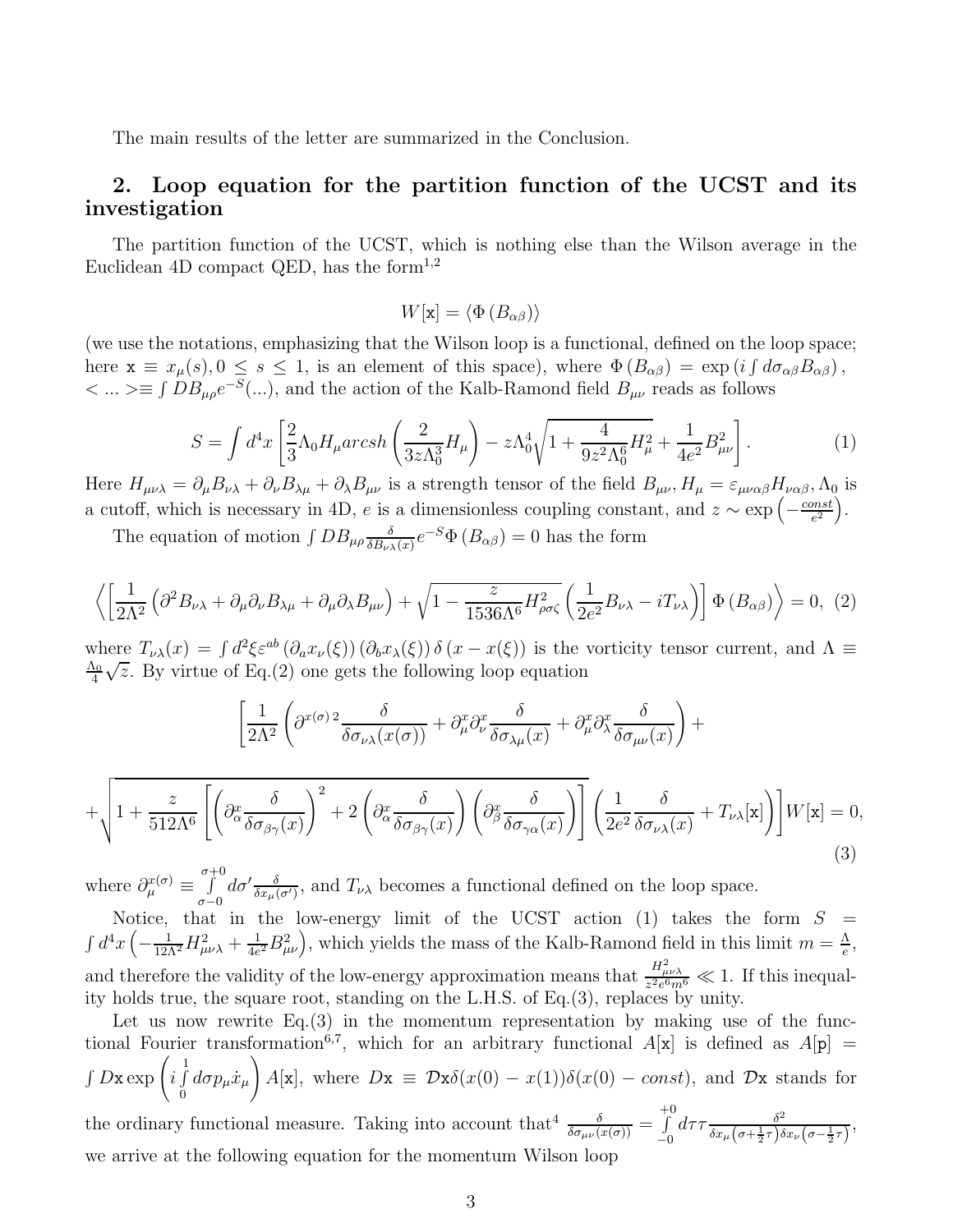$$
\left(\frac{e^2}{Q[\mathbf{p}]} \frac{(\Delta p)^2}{\Lambda^2} \mathbf{P}_{\mu\rho,\lambda\nu} - \mathbf{1}_{\mu\rho,\lambda\nu}\right) \int_{-0}^{+0} d\tau \tau \dot{p}_\nu \left(\sigma + \frac{1}{2}\tau\right) \dot{p}_\lambda \left(\sigma - \frac{1}{2}\tau\right) W[\mathbf{p}] = 2e^2 \int D\mathbf{p}' T_{\mu\rho} [\mathbf{p} - \mathbf{p}'] W[\mathbf{p}'].
$$
\n(4)

Here  $\Delta p_{\mu} \equiv \Delta p_{\mu}(\sigma) = p_{\mu}(\sigma + 0) - p_{\mu}(\sigma - 0)$  is the momentum discontinuity,

$$
Q\left[\mathbf{p}\right] \equiv \left(1 + \frac{z}{512\Lambda^6} \Delta p_\alpha \int\limits_{-0}^{+0} d\tau \int\limits_{-0}^{+0} d\tau' \tau \tau' \dot{p}_\beta \left(\sigma + \frac{1}{2}\tau\right) \dot{p}_\gamma \left(\sigma - \frac{1}{2}\tau\right) \dot{p}_\gamma \left(\sigma - \frac{1}{2}\tau'\right) \left(2\Delta p_\beta\right).
$$

$$
\begin{split}\n\cdot \dot{p}_{\alpha}\left(\sigma+\frac{1}{2}\tau'\right)-\Delta p_{\alpha}\dot{p}_{\beta}\left(\sigma+\frac{1}{2}\tau'\right)\right)\n\end{split}\n\begin{split}\n\cdot \dot{p}_{\alpha}\left(\mathcal{P}_{\mu\nu}\rho_{\nu\nu}+\frac{1}{2}\left(\mathcal{P}_{\mu\lambda}\mathcal{P}_{\rho\nu}-\mathcal{P}_{\mu\nu}\mathcal{P}_{\rho\lambda}\right),\ \mathcal{P}_{\mu\nu}\equiv \delta_{\mu\nu}-\frac{\Delta p_{\mu}\Delta p_{\nu}}{\left(\Delta p\right)^{2}},\n\end{split}
$$
\n
$$
\mathbf{1}_{\mu\rho,\lambda\nu}\equiv \frac{1}{2}\left(\delta_{\mu\lambda}\delta_{\rho\nu}-\delta_{\mu\nu}\delta_{\rho\lambda}\right),
$$

so that  $P_{\mu\rho,\lambda\nu}$  and  $(1 - P)_{\mu\rho,\lambda\nu}$  are the projectors onto the transverse and longitudinal degrees of freedom of the momentum area derivative of the Wilson loop respectively, which satisfy the following relations  $\mathbf{P}^2 = \mathbf{P}$ ,  $(\mathbf{1} - \mathbf{P})^2 = \mathbf{1} - \mathbf{P}$ ,  $\mathbf{P}(\mathbf{1} - \mathbf{P}) = 0$ . The operator, standing in front of the integral on the L.H.S. of Eq.(4), can be easily inverted, which yields

$$
\int_{-0}^{+0} d\tau \tau \dot{p}_{\nu} \left( \sigma + \frac{1}{2} \tau \right) \dot{p}_{\lambda} \left( \sigma - \frac{1}{2} \tau \right) W [\mathbf{p}] =
$$
\n
$$
= 2e^2 \left( \frac{(\Delta p)^2}{(\Delta p)^2 - \frac{Q[\mathbf{p}]}{\epsilon^2} \Lambda^2} \mathbf{P}_{\lambda \nu, \mu \rho} - \mathbf{1}_{\lambda \nu, \mu \rho} \right) \int D\mathbf{p}' T_{\mu \rho} [\mathbf{p} - \mathbf{p}'] W [\mathbf{p}'] .
$$
\n(5)

Eq.(5) splits into a pair of two independent equations for the transverse and longitudinal components of the momentum area derivative of the Wilson loop, which read correspondingly

$$
\mathbf{P}_{\mu\rho,\lambda\nu} \int_{-0}^{+0} d\tau \tau \dot{p}_{\nu} \left( \sigma + \frac{1}{2} \tau \right) \dot{p}_{\lambda} \left( \sigma - \frac{1}{2} \tau \right) W [\mathbf{p}] =
$$
  
= 2Q [\mathbf{p}] \frac{\Lambda^2}{\left( \Delta p \right)^2 - \frac{Q[\mathbf{p}]}{\epsilon^2} \Lambda^2} \mathbf{P}\_{\mu\rho,\lambda\nu} \int D\mathbf{p}' T\_{\lambda\nu} [\mathbf{p} - \mathbf{p}'] W [\mathbf{p}'], \tag{6}

$$
(\mathbf{1} - \mathbf{P})_{\mu\rho,\lambda\nu} \int_{-0}^{+0} d\tau \tau \dot{p}_{\nu} \left(\sigma + \frac{1}{2}\tau\right) \dot{p}_{\lambda} \left(\sigma - \frac{1}{2}\tau\right) W[\mathbf{p}] = -2e^2 \left(\mathbf{1} - \mathbf{P}\right)_{\mu\rho,\lambda\nu} \int D\mathbf{p}' T_{\lambda\nu} [\mathbf{p} - \mathbf{p}'] W[\mathbf{p}'] \,. \tag{7}
$$

We see from Eq.(6) that when the momentum discontinuity satisfies the equation

$$
(\Delta p)^2 = \frac{Q[\mathbf{p}]}{e^2} \Lambda^2,\tag{8}
$$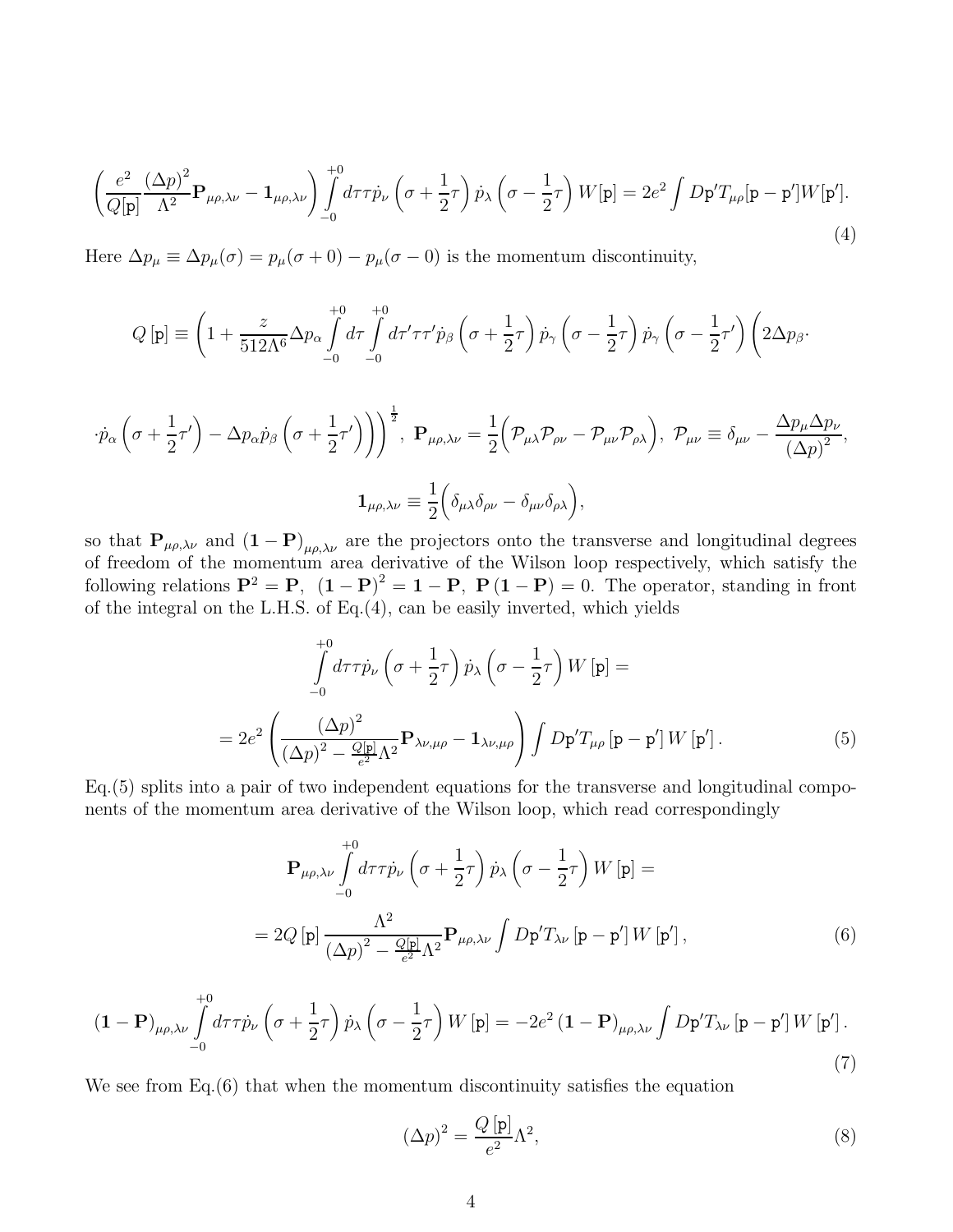the transverse component does not propagate. In the low-energy limit of the UCST the solution of Eq.(8) is simply  $(\Delta p)^2 = m^2$ , which is obviously unphysical, since the momentum Wilson loop is known to have only a finite number of discontinuities<sup>6</sup>, while such a solution would imply that a photon is emitted or absorbed at any point of the loop. Therefore in this limit the transverse component of the loop area derivative always propagates.

Let us now further investigate Eq.(5). One can show that

$$
\Delta W[\mathbf{x}] = \int D\mathbf{p} \exp\left(i \int_{0}^{1} d\sigma' x_{\mu} \dot{p}_{\mu}\right) \int_{0}^{1} d\sigma \frac{\delta}{\delta p_{\nu}(\sigma)} \Delta p_{\lambda} \int_{-0}^{+0} d\tau \tau \dot{p}_{\nu} \left(\sigma + \frac{1}{2}\tau\right) \dot{p}_{\lambda} \left(\sigma - \frac{1}{2}\tau\right) W[\mathbf{p}], \quad (9)
$$

where  $\boldsymbol{\Delta} = \int_{0}^{1}$  $\int\limits_0^{\tau}d\sigma\dot{x}_{\nu}\partial_{\lambda}^{x}\frac{\delta}{\delta\sigma_{\lambda\nu}}$  $\frac{\delta}{\delta \sigma_{\lambda \nu}(x)}$  is the functional Laplacian, and  $\frac{\delta}{\delta p_{\nu}(\sigma)} \equiv \frac{1}{2}$  $\frac{1}{2} \left( \frac{\delta}{\delta p_{\nu}(\sigma+0)} + \frac{\delta}{\delta p_{\nu}(\sigma-0)} \right)$ . Then, taking into account that  $\dot{p}_{\mu}(\sigma) = \sum_{i} \Delta p_{\mu}(\sigma_i) \delta(\sigma - \sigma_i)$ , where  $\sigma_i$ 's are the positions of the momentum discontinuities, and that when being applied to a functional without marked points  $\Delta$  may be rewritten as  $\mathbf{\Delta} = \int_{0}^{1}$ 0  $d\sigma \int\limits^{\sigma+0}$  $\sigma - 0$  $d\sigma' \frac{\delta^2}{\delta x^2}$  $\frac{\delta^2}{\delta x_\mu(\sigma)\delta x_\mu(\sigma')}$ , we arrive by virtue of Eqs.(5) and (9) at the following equation for the momentum Wilson loop

$$
\sum_{i} (\Delta p (\sigma_i))^2 W[\mathbf{p}] =
$$
  
=  $2e^2 \int_0^1 d\sigma \frac{\delta}{\delta p_\nu(\sigma)} \Delta p_\lambda \left( \mathbf{1}_{\lambda \nu, \mu \rho} - \frac{(\Delta p)^2}{(\Delta p)^2 - \frac{Q[\mathbf{p}]}{\epsilon^2} \Lambda^2} \mathbf{P}_{\lambda \nu, \mu \rho} \right) \int D\mathbf{p}' T_{\mu \rho} [\mathbf{p} - \mathbf{p}'] W[\mathbf{p}'].$  (10)

Eq.(10) describes the random motion of the momentum loop in such a way that the free propagation of the loop is described by the factor  $\sum_i (\Delta p(\sigma_i))^2$  (see Ref.6), while the R.H.S. of Eq.(10)

describes the interaction of the momentum loop with the functional vorticity tensor current.

To conclude with, we shall investigate loop equation, which one can derive by substituting Eq.(5) into Eq.(9), in the coordinate representation. To this end we shall make use of the method of inversion of the functional Laplacian, which was developed in<sup>8</sup> and applied in<sup>9</sup> to the solution of the Cauchy problem for the loop equation in turbulence. This procedure yields the following equation for the Wilson loop in the coordinate representation

$$
W[\mathbf{x}] = 1 + 2e^2 \int D\mathbf{p} \frac{1}{\int d\sigma' \int d\sigma'' \dot{p}_\alpha(\sigma') G(\sigma' - \sigma'') \dot{p}_\alpha(\sigma'')}
$$

·

$$
\cdot \int_{0}^{1} d\sigma \Delta p_{\lambda} \left[ 2 \frac{\int_{0}^{1} d\sigma' \dot{G} (\sigma - \sigma') \dot{p}_{\nu} (\sigma') \left( \exp \left( i \int_{0}^{1} d\sigma'' x_{\beta} \dot{p}_{\beta} \right) - 1 \right)}{\int_{0}^{1} d\sigma' \int_{0}^{1} d\sigma'' \dot{p}_{\gamma} (\sigma') G (\sigma' - \sigma'') \dot{p}_{\gamma} (\sigma'')} - i \dot{x}_{\nu} (\sigma) \exp \left( i \int_{0}^{1} d\sigma' x_{\beta} \dot{p}_{\beta} \right) \right].
$$

$$
\cdot \left[ \frac{(\Delta p)^{2}}{(\Delta p)^{2} - \frac{Q[\mathbf{p}]}{\epsilon^{2}} \Lambda^{2}} \mathbf{P}_{\lambda \nu, \mu \rho} - \mathbf{1}_{\lambda \nu, \mu \rho} \right] \int Dy \exp \left( -i \int_{0}^{1} d\sigma' y_{\zeta} \dot{p}_{\zeta} \right) T_{\mu \rho} [\mathbf{y}] W [\mathbf{y}], \qquad (11)
$$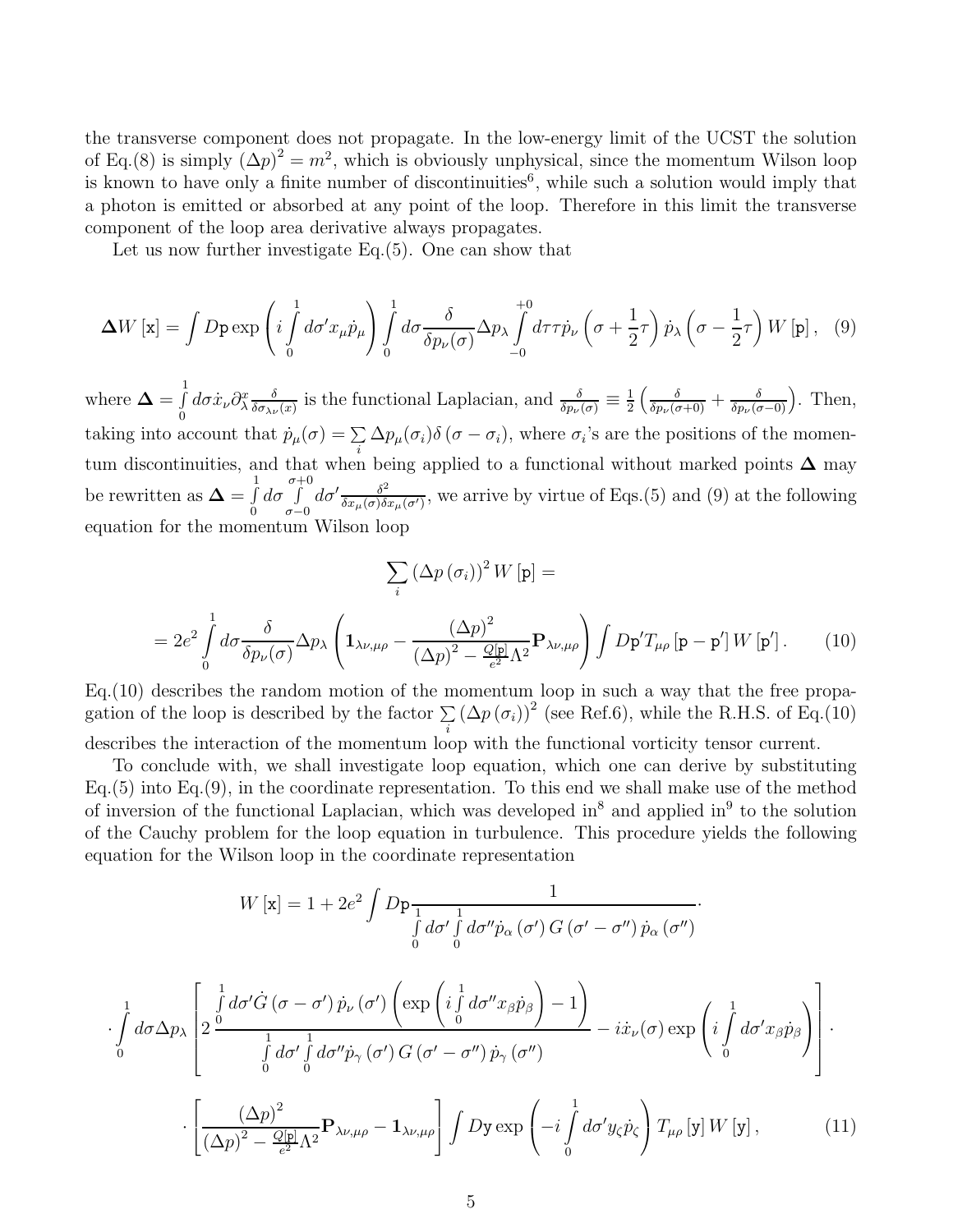where  $G(\sigma - \sigma')$  is a certain smearing function. Therefore we have reduced Eq.(3) to a simple Volterra type-II linear integral equation, which can be treated perturbatively (notice, that in the low-energy limit the coupling constant in Eq. (11) stands only in front of the integral operator, since  $\frac{\Lambda^2}{e^2}$  replaces by  $m^2$ , and the iterative procedure of the solution of Eq.(11) linearizes).

### 3. Conclusion

In this letter we have derived and investigated loop equation for the partition function of the 4D Euclidean UCST. Our main result is the reduction of this equation, given by formula (3), to a simple Volterra type-II integral equation, which is given by formula (11).

Besides that, we have investigated the obtained loop equation in the momentum representation. Namely, we have inverted the functional differential operator, standing on the L.H.S. of Eq.(3), and obtained the equation for the momentum area derivative of the Wilson loop, which is given by formula (5). This equation decouples into a pair of two independent equations (6) and (7) for the transverse and longitudinal parts of this area derivative, and one can see that at the value of the momentum discontinuity, satisfying Eq.(8), the transverse part does not propagate. In the lowenergy limit of the UCST Eq.(8) has only a spurious solution, and thus in this limit the transverse component always propagates. The obtained equation for the momentum area derivative of the Wilson loop has been also applied to the derivation of Eq.(10), which describes the random motion of the momentum loop in such a way, that its L.H.S. describes the free propagation of the loop, while its R.H.S. describes the interaction of the loop with the functional vorticity tensor current.

### 4. Acknowledgments

I am deeply grateful to Professor Yu.M.Makeenko for bringing my attention to Refs.1 and 8 and a lot of useful discussions. I would also like to thank the theory group of the Quantum Field Theory Department of the Institut für Physik of the Humboldt-Universität of Berlin for kind hospitality.